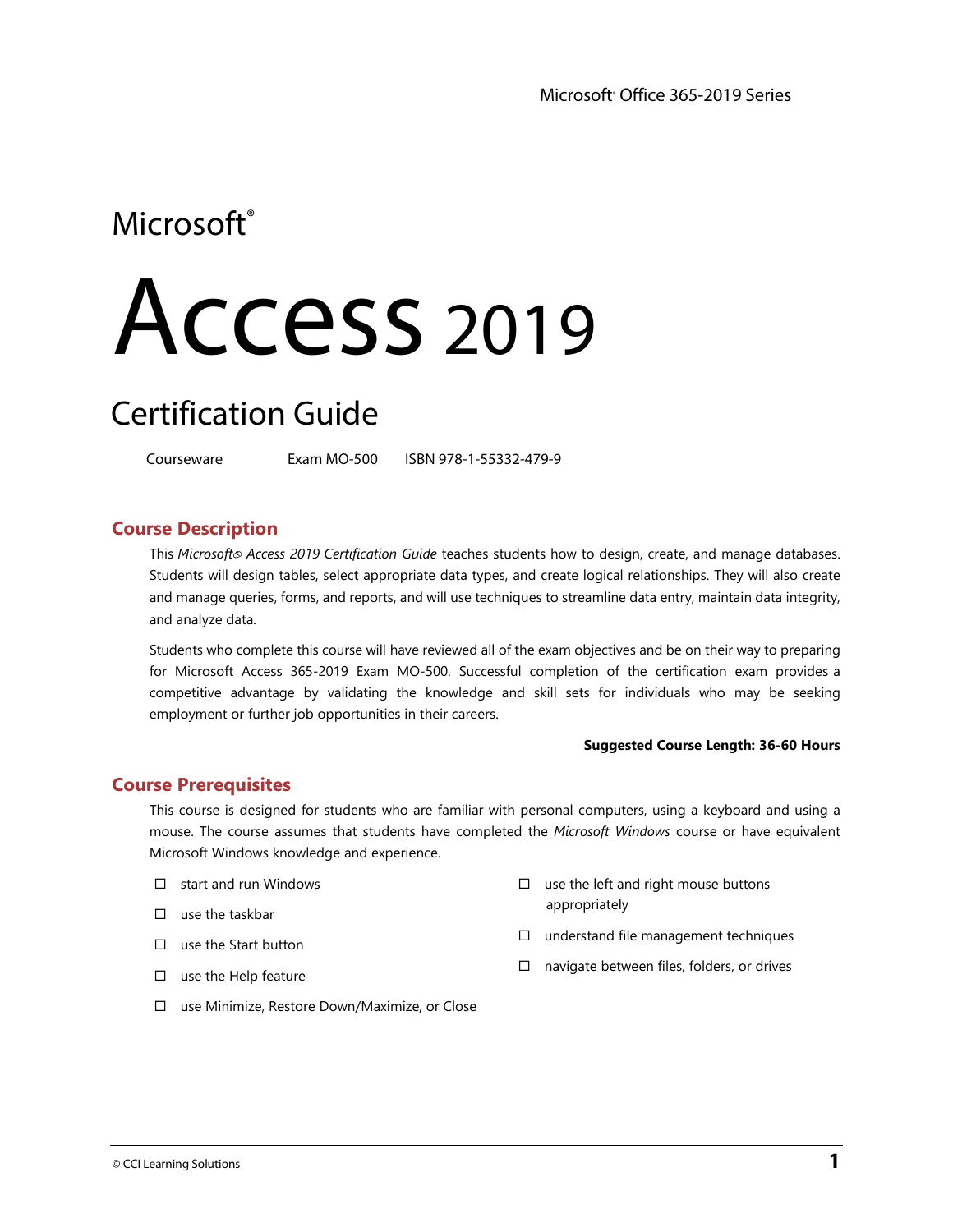Courseware Description Course Design Course Objectives Conventions and Graphics **Lesson 1: Exploring the Access Environment** Lesson Objectives An Introduction to Databases Spreadsheet Databases Relational Database Management Systems (RDBMS) What is Access? Access Database Files Database Objects Access Web App Databases and Desktop Databases Components of the Access User Interface The Ribbon The Navigation Pane Backstage View Looking at the Screen Viewing Screen Tips Using the Quick Access Toolbar Starting Access and Working with Databases Creating New Databases Importing Objects into a Database Closing Databases Opening Databases Using the Navigation Pane Viewing Objects Sorting and Filtering Objects Setting Navigation Options Copying Objects Renaming Objects Deleting Objects Saving and Exporting Options Saving a Database as a Template Exporting Data to Alternate Formats Setting Access Options Lesson Summary Review Questions **Lesson 2: Building Tables** 

Lesson Objectives Table Basics Table Structure Data Types Primary Keys Defining Tables in Access Modifying Table Fields Selecting Fields Using the Field Properties Pane About Table Properties

Access Table Views Creating Tables in Datasheet View Reusing Design Elements Using Quick Start Fields Using Application Parts Importing Data Importing Tables from Other Databases Importing Data from Excel Appending Records to a Table Importing Data as a Linked Table Working in Datasheet View Navigating a Datasheet Adding, Updating, and Deleting Records Manipulating a Datasheet Printing Datasheet Records Constraining Input Validation Rules Input Masks Default Values Table Relationships and Keys Foreign Keys Relationship Types Database Schema Creating Relationships in a Database Creating Lookup Fields Working with Related Data Error/Alert Messages Messages Encountered in Design View Messages Encountered during Data Entry Messages Pertaining to Related Tables Lesson Summary Review Questions **Lesson 3: Retrieving the Data You Want** Lesson Objectives Retrieving Data Finding Records Using Wildcards Finding and Replacing Data Sorting Records Filtering Records Filter by Selection Filter by Form Understanding Queries Running a Query (Datasheet

View)

Creating a Select Query in Design

Creating a Select Query with the

View

Query Wizard Modifying Queries Adding and Removing Fields Sorting Query Fields Hiding Query Fields Formatting Query Fields Renaming Queries Creating Multiple-Table Queries Understanding Joins and Relationships Querying Related Tables Creating Joins in a Query Adding Query Criteria Arithmetic Operators Comparison Operators Concatenation Operators Special Operators Logical Operators Performing Calculations in Queries Understanding Expressions Adding Calculated Fields to a Query Using the Expression Builder Grouping and Summarizing Query Data Aggregate Functions Creating Parameter Queries Parameters and Data Types Adding Parameters Using Conditional Logic in a Query Creating Action Queries Creating Update Queries Creating Make Table Queries Creating Append Queries Creating Delete Queries Creating Crosstab Queries Using the Crosstab Query Wizard Lesson Summary Review Questions